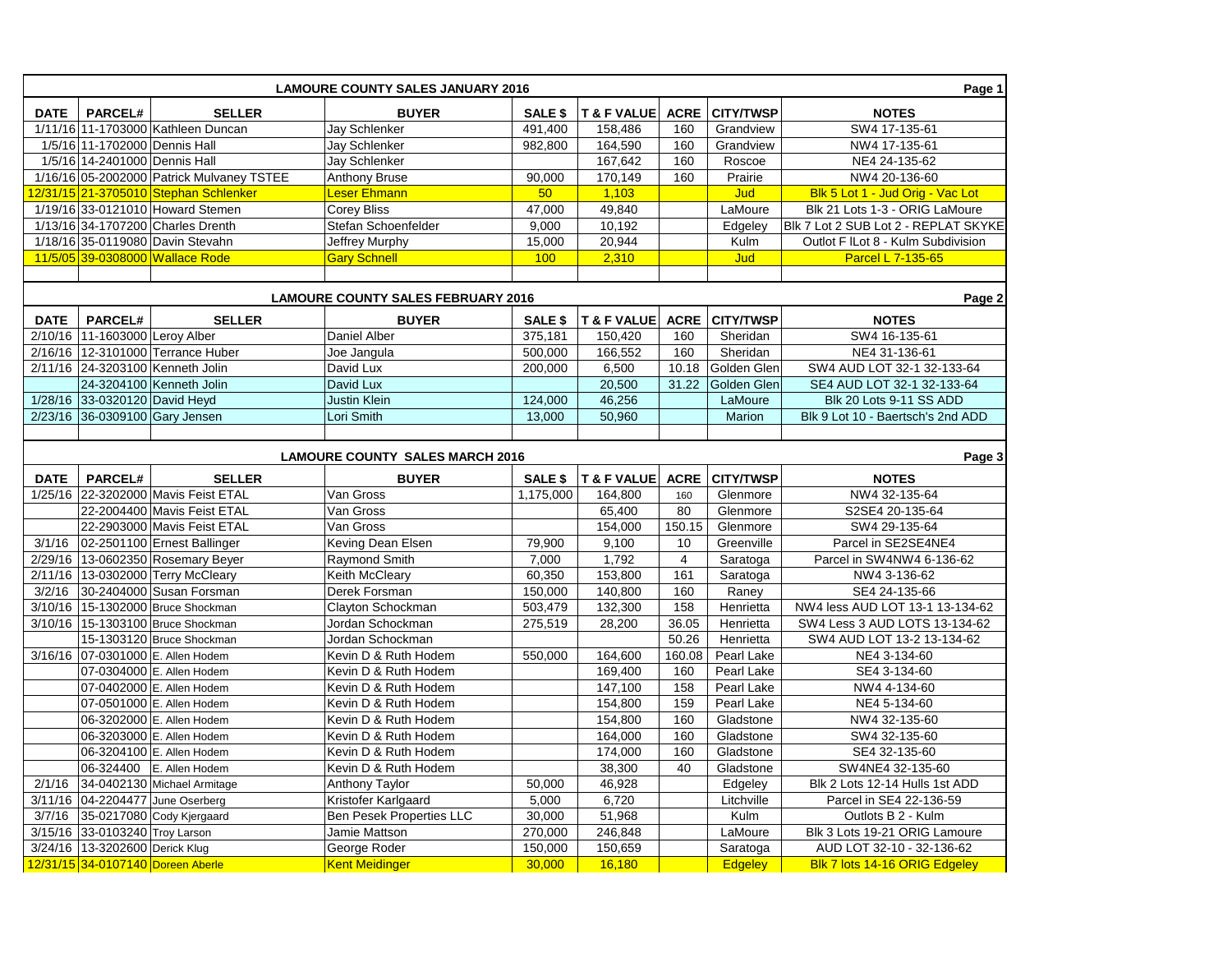| <b>LAMOURE COUNTY SALES APRIL 2016</b><br>Page 4 |                                |                                         |                                 |                |                        |             |                   |                                   |  |
|--------------------------------------------------|--------------------------------|-----------------------------------------|---------------------------------|----------------|------------------------|-------------|-------------------|-----------------------------------|--|
| <b>DATE</b>                                      | <b>PARCEL#</b>                 | <b>SELLER</b>                           | <b>BUYER</b>                    | <b>SALE \$</b> | T & F VALUE            | <b>ACRE</b> | <b>CITY/TWSP</b>  | <b>NOTES</b>                      |  |
| 4/4/16                                           |                                | 25-1501000 Mary Lackman                 | Lon Lagodnski                   | 128,000        | 141.600                | 160         | Pomona View       | NE4 15-133-65                     |  |
| 4/4/16                                           |                                | 25-1502000 Patricia Lackman             | Lon Lagodnski                   | 128,000        | 128,400                | 160         | Pomona View       | NW4 15-133-65                     |  |
|                                                  |                                | 3/29/16 07-2201000 Larry Sandness       | <b>Michael Sandness</b>         | 40.000         | 160,200                | 160         | <b>Pearl Lake</b> | NE4 22-1345-60                    |  |
|                                                  |                                | 4/22/16 08-2204000 William Smith        | Kraig Ferch                     | 250,000        | 94,400                 | 160         | Ryan              | SE4 22-133-60                     |  |
|                                                  |                                | 4/29/16 24-2804100 Wilbert Ross         | Thomas W Kiecker                | 84,000         | 11,800                 | 13          | Golden Glen       | Parcel in SE4SE4 28-133-64        |  |
|                                                  |                                | 3/1/16 34-0104010 Joann Taylor          | Angeline Pullen                 | 88,000         | 75,600                 |             | Edgeley           | Blk 4 Lots 1 -2 ORIG Edgeley      |  |
|                                                  |                                | 4/19/16 33-0267030 Julian Holman TRSTEE | Glenn Irvine                    | 135,000        | 86,688                 |             | LaMoure           | Blk 67 Lots 1-3 NP ADD            |  |
|                                                  |                                | 4/14/16 34-0602031 Micah Brandenburg    | <b>Bonita Triepke</b>           | 25,000         | 57,792                 |             | Edgeley           | Blk 2 Lot 3 Hulls 3rd ADD Edgeley |  |
|                                                  |                                |                                         |                                 |                |                        |             |                   |                                   |  |
| <b>LAMOURE COUNTY SALES MAY 2016</b><br>Page 5   |                                |                                         |                                 |                |                        |             |                   |                                   |  |
| <b>DATE</b>                                      | <b>PARCEL#</b>                 | <b>SELLER</b>                           | <b>BUYER</b>                    | <b>SALE \$</b> | <b>T &amp; F VALUE</b> | <b>ACRE</b> | <b>CITY/TWSP</b>  | <b>NOTES</b>                      |  |
|                                                  |                                | 5/5/16 28-2702300 Francis Huber         | <b>Bryan Huber</b>              | 200,000        | 77,800                 | 80          | <b>Mikkelson</b>  | W2NW4 27-136-65                   |  |
|                                                  |                                | 3/23/16 39-0109030 Terry Bounds         | <b>Robin Wolff</b>              | 20,000         | 22,336                 |             | Jud               | Blk C lots 3-4 ORIG Jud           |  |
|                                                  | 5/17/16 35-0217090 Ronald Bjur |                                         | <b>Ben Pesek Properties LLC</b> | 500            | 20,272                 |             | Kulm              | Parcel #10 in Outlot B BURFS ADD  |  |
|                                                  |                                | 5/19/16 35-0400480 Micah Gunther        | Eugene Elhard                   | 50,000         | 43,008                 |             | Kulm              | Lots 46-48 DEVRIES ADD Kulm       |  |
|                                                  |                                |                                         |                                 |                |                        |             |                   |                                   |  |
|                                                  |                                |                                         |                                 |                |                        |             |                   |                                   |  |
|                                                  |                                |                                         |                                 |                |                        |             |                   |                                   |  |
|                                                  |                                |                                         |                                 |                |                        |             |                   |                                   |  |
|                                                  |                                |                                         |                                 |                |                        |             |                   |                                   |  |
|                                                  |                                |                                         |                                 |                |                        |             |                   |                                   |  |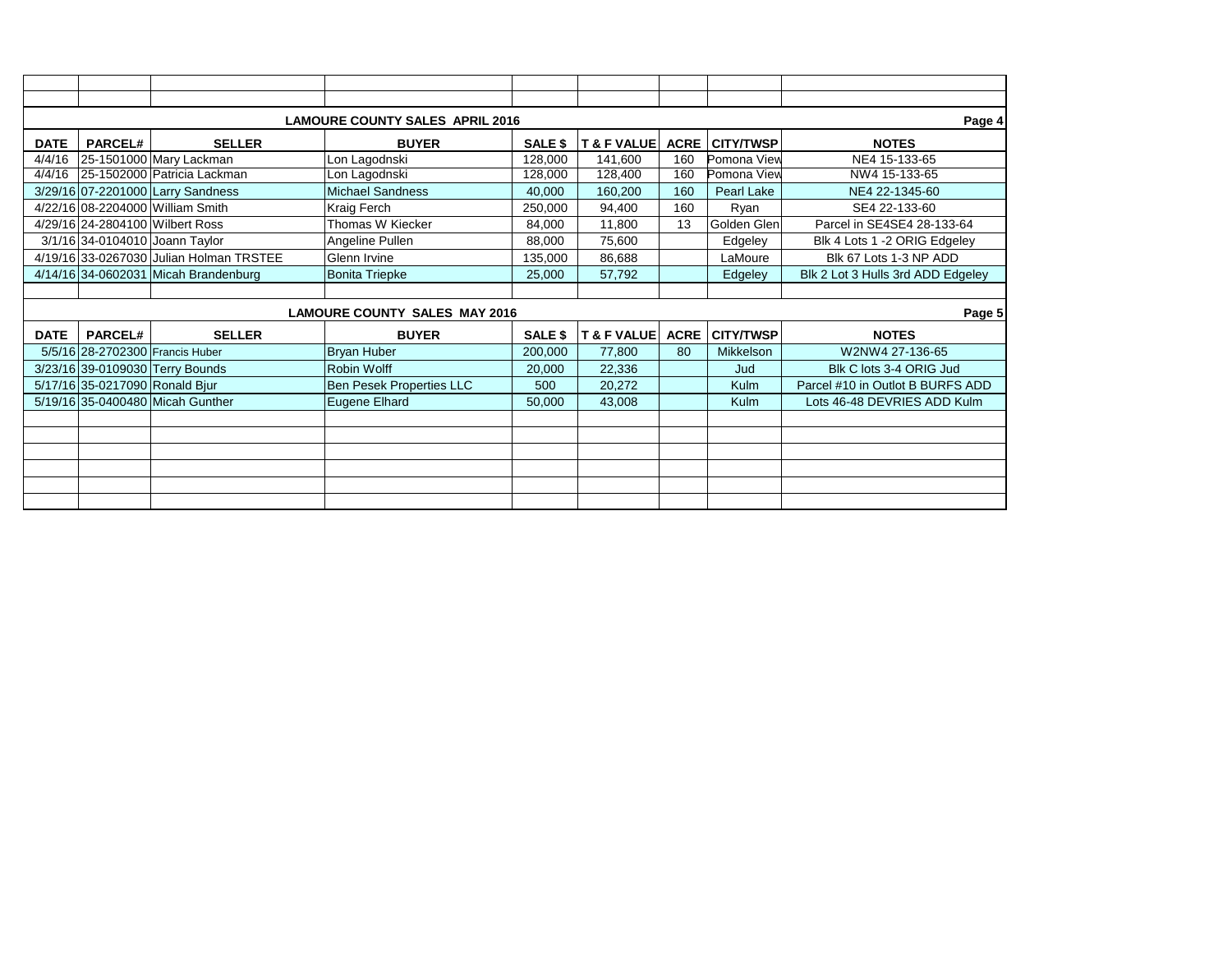| <b>LAMOURE COUNTY SALES JUNE 2016</b><br>Page 6 |                                 |                                                            |                                            |           |                            |             |                     |                                         |
|-------------------------------------------------|---------------------------------|------------------------------------------------------------|--------------------------------------------|-----------|----------------------------|-------------|---------------------|-----------------------------------------|
| <b>DATE</b>                                     | <b>PARCEL#</b>                  | <b>SELLER</b>                                              | <b>BUYER</b>                               | SALE \$   | T & F VALUE ACRE           |             | <b>CITY/TWSP</b>    | <b>NOTES</b>                            |
|                                                 | 6/1/16 33-0106030 Jill Lacina   |                                                            | Simpson House Properties LLC               | 72,500    | 55,552                     |             | LaMoure             | Blk 6 lots 1-3 ORIG Lamoure             |
|                                                 | 6/2/16 33-0125170 Kelsey Latt   |                                                            | <b>Tom Glandt</b>                          | 12,400    | 7,350                      |             | LaMoure             | Blk 25 Lots 17-18 ORIG Lamoure          |
|                                                 |                                 | 6/3/16 34-2650160 Gerald James Mathern TSTEE Jason Paulson |                                            | 45,000    | 2,464                      |             | Edgeley             | k 1 Lot 1 3rd ADD Edge W 1/2 of 3-133-6 |
|                                                 |                                 |                                                            |                                            |           |                            |             |                     |                                         |
|                                                 |                                 |                                                            |                                            |           |                            |             |                     |                                         |
|                                                 |                                 |                                                            |                                            |           |                            |             |                     |                                         |
| <b>LAMOURE COUNTY SALES JULY 2016</b>           |                                 |                                                            |                                            |           |                            |             |                     | Page 7                                  |
| <b>DATE</b>                                     | <b>PARCEL#</b>                  | <b>SELLER</b>                                              | <b>BUYER</b>                               | SALE \$   | T & F VALUE ACRE CITY/TWSP |             |                     | <b>NOTES</b>                            |
|                                                 |                                 | 06/28/16 35-0112100 Andrea Kjergaard                       | Nathan Elhard                              | 59,900    | 52,304                     |             | Kulm                | Lot 9 & 10 Blk 12 Kulm ORIG             |
|                                                 |                                 | 07/08/16 10-3710220 Richard Peterson                       | Prairie Riders Motorcycle                  | 6,000     | 4,778                      |             | <b>Grand Rapids</b> | James River Valley ADD Block 10         |
|                                                 |                                 | 07/08/16 34-1702100 Victor Schaffer                        | <b>Steven Oberlander</b>                   | 25,000    | 2,800                      |             | Edgeley             | Edgeley Sykes First Blk 2               |
|                                                 | 06/29/16 33-0650065 Ron Pratt   |                                                            | Dennis Klein                               | 2,500     | 616                        | 3           | Dean                | 1-133-61 Parcel                         |
|                                                 | 07/13/16 35-1801020 John Jones  |                                                            | Roby Bushad                                | 159,900   | 63,840                     |             | Kulm                | Blk 1 Lot 2 Janke & Wolff               |
|                                                 |                                 | 7/26/16 33-0650270 Wanda Larson                            | <b>Bradley Sortland</b>                    | 95.000    | 87.642                     |             | LaMoure             | <b>Outlot F Parcel A</b>                |
|                                                 | 7/27/16 22-3202000 Van Gross    |                                                            | Jason Gross                                | 545100    | 164800                     |             | Glenmore            | 32-135-64 NW\$                          |
|                                                 |                                 |                                                            | <b>LAMOURE COUNTY SALES AUGUST 2016</b>    |           |                            |             |                     | Page 8                                  |
| <b>DATE</b>                                     | <b>PARCEL#</b>                  | <b>SELLER</b>                                              | <b>BUYER</b>                               | SALE \$   | T & F VALUE                | <b>ACRE</b> | <b>CITY/TWSP</b>    | <b>NOTES</b>                            |
|                                                 |                                 | 7/25/16 37-0702200 Sharon Schwagler                        | Michael Wendel                             | 157,206   | 38.700                     | 38          | Pearl Lake          | 07-134-60 SW4NW4                        |
|                                                 |                                 | 7/22/16 12-1201100 Donald Knudson                          | <b>Brandon Knudsen</b>                     | 60,000    | 160,600                    | 160         | Sheridan            | E2NE4 E2SE4 12-136-61                   |
|                                                 |                                 | 8/3/16 02-2301000 Richard Dietrich                         | Kevin Anderson                             | 900,000   | 286,500                    | 317         | Greenville          | N2 23-134-59                            |
|                                                 |                                 | 8/3/16 02-2304000 Richard Dietrich                         | Kyle Anderson                              | 1,000,000 | 333,500                    | 317         | Greenville          | S2 23-134-59                            |
|                                                 | 8/5/16 09-1403320 Martin Potts  |                                                            | Casey Klein                                | 50,000    | 44,480                     |             | Dean                | NW4SW4 14-133-61                        |
|                                                 | 8/3/16 35-1003020 Claire Bjur   |                                                            | Josef McDermind                            | 37,500    | 51,744                     |             | Kulm                | Outlot B - Parcel E2 Fred Scher         |
|                                                 | 8/19/16 35-1100040 Jerry Thom   |                                                            | <b>Benjamin Kreklow</b>                    | 95,000    | 51,744                     |             | LaMoure             | SS Add BLK 2 Lot 15-17                  |
|                                                 | 11/28/69 39-0104120 Emily Noble |                                                            | James Gohner                               | 2,000     | 14,336                     |             | Jud                 | Blk 4 Lot 11 & 12 ORIG                  |
|                                                 |                                 |                                                            |                                            |           |                            |             |                     |                                         |
|                                                 |                                 |                                                            |                                            |           |                            |             |                     |                                         |
|                                                 |                                 |                                                            |                                            |           |                            |             |                     |                                         |
|                                                 |                                 |                                                            |                                            |           |                            |             |                     |                                         |
|                                                 |                                 |                                                            |                                            |           |                            |             |                     |                                         |
|                                                 |                                 |                                                            |                                            |           |                            |             |                     |                                         |
|                                                 |                                 |                                                            | <b>LAMOURE COUNTY SALES SEPTEMBER 2016</b> |           |                            |             |                     | Page 9                                  |
| <b>DATE</b>                                     | <b>PARCEL#</b>                  | <b>SELLER</b>                                              | <b>BUYER</b>                               | SALE \$   | T&F VALUE ACRE             |             | <b>CITY/TWSP</b>    | <b>NOTES</b>                            |
|                                                 |                                 | 8/25/16 18-1201000 Sally Horner                            | <b>Holly Peterson</b>                      | 325,000   | 144,000                    | 160         | Wano                | NE4 12-134-63                           |
|                                                 |                                 | 8/31/16 23-1001220 Veronica Scarborough                    | <b>Chad Meier</b>                          | 174,000   | 30,464                     |             | Nora                | Tract A NW4NE4                          |
|                                                 |                                 | 9/1/16 34-0108070 Brad Andreson                            | Ana Dafonte                                | 1,657     | 13,965                     |             | Edgeley             | Blk 8 Lot 7 - ORIG Edge Comm            |
|                                                 |                                 | 4/7/08 36-0312010 Marguerite Johnson                       | <b>Brandon Knudsen</b>                     | 8,000     | 12,096                     |             | Marion              | Lot 1 & 2 BLK 12 Baertsch 2nd ADD       |
|                                                 |                                 | 9/2/16 34-1705030 Jason Carroll                            | <b>Raymond Delaurier</b>                   | 117.000   | 84.784                     |             | Edgeley             | Blk 5 Lot 3 Sykes Edgeley               |
|                                                 |                                 | 9/15/16 40-0505020 Ronald Maley                            | <b>Tanner Baker</b>                        | 30,000    | 33,600                     |             | Verona              | Lot 2 & 3 Blk 5 Lehrers Add             |
|                                                 |                                 | 6/3/16 34-2650160 Gerald James Mathern                     | Jason Paulson                              | 45,000    | 2,464                      |             | Edgeley             | Blk 1 Lot 1 Edgeley 3rd ADD             |
|                                                 | 4/5/91 05-0701000 Judith Hintz  |                                                            | Dennis Knudsen                             | 26,379    | 371,025                    | 160         | Gladstone           | NE4 7-136-60                            |
|                                                 |                                 |                                                            |                                            |           |                            |             |                     |                                         |
|                                                 |                                 |                                                            |                                            |           |                            |             |                     |                                         |
|                                                 |                                 |                                                            |                                            |           |                            |             |                     |                                         |
|                                                 |                                 |                                                            |                                            |           |                            |             |                     |                                         |
|                                                 |                                 |                                                            |                                            |           |                            |             |                     |                                         |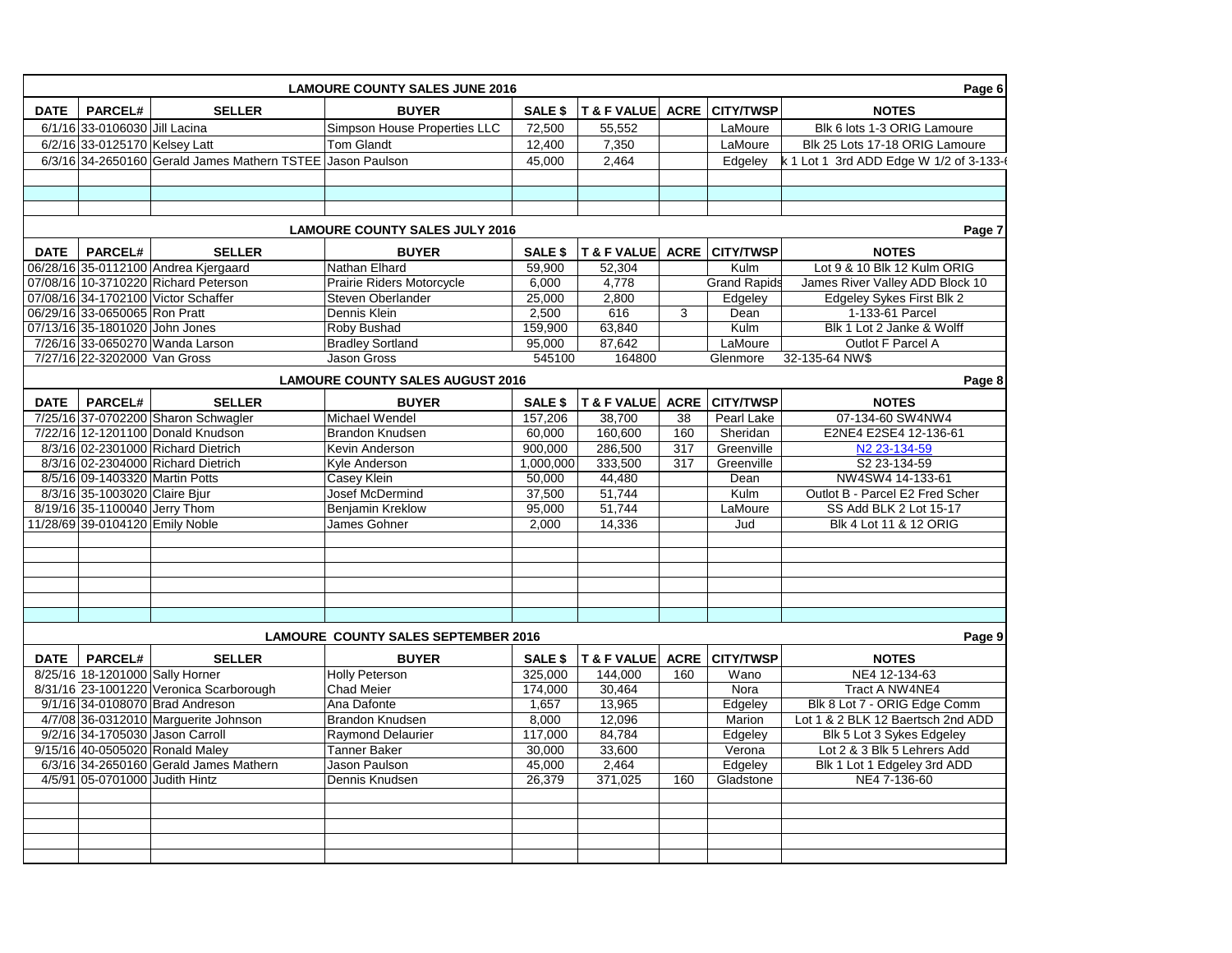|             | <b>LAMOURE COUNTY SALES OCTOBER 2016</b><br>Page 10  |                                               |                                           |                |                        |             |                  |                                         |  |
|-------------|------------------------------------------------------|-----------------------------------------------|-------------------------------------------|----------------|------------------------|-------------|------------------|-----------------------------------------|--|
| <b>DATE</b> | <b>PARCEL#</b>                                       | <b>SELLER</b>                                 | <b>BUYER</b>                              | SALE \$        | <b>T &amp; F VALUE</b> | ACRE        | <b>CITY/TWSP</b> | <b>NOTES</b>                            |  |
|             |                                                      | 10/5/16 35-0119120 Barton Schott              | <b>Evan Dittus</b>                        | 69,000         | 46,480                 |             | <b>Kulm</b>      | Lot 11 & 12 Outlot F - Kulm Subdivision |  |
|             |                                                      | 10/14/16 11-2002000 Arlene Pfaff              | <b>William Dunn</b>                       | 556,000        | 164,800                | 160         | Grandview        | NW4 20-135-61                           |  |
|             |                                                      | 10/13/16 35-0302060 Diane Glover              | <b>Phillip Peter Ross King</b>            | 51,000         | 32,032                 |             | Kulm             | Lot 6 & 7 Blk 2 Kulm Creamery Co        |  |
|             |                                                      | 10/13/16 07-0202000 Daniel Potts              | Lee S. Slykerman                          | 1,000,000      | 295,200                | 321         | Pearl Lake       | W2 02-134-60                            |  |
|             |                                                      | 10/18/16 19-1301000 Jeanette McCleary         | James Leppert                             | 776,000        | 179,700                | 160         | Russell          | NE4 13-135-63                           |  |
|             |                                                      | 10/14/16 34-0201010 Lori Cofell-Hoots         | Lavina Miller                             | 85,000         | 58,800                 |             | Edgeley          | Lot 1 Blk 1 Edgeley Conleys             |  |
|             |                                                      | 10/19/16 39-0105010 Estate Lawrence Magdovitz | Harrimack LLC                             | 15,000         | 11,025                 |             | Jud              | Lot 1 Blk 5 Jud Original                |  |
|             |                                                      |                                               |                                           |                |                        |             |                  |                                         |  |
|             | <b>LAMOURE COUNTY SALES NOVEMBER 2016</b><br>Page 11 |                                               |                                           |                |                        |             |                  |                                         |  |
| <b>DATE</b> | <b>PARCEL#</b>                                       | <b>SELLER</b>                                 | <b>BUYER</b>                              | SALE \$        | <b>T &amp; F VALUE</b> | <b>ACRE</b> | <b>CITY/TWSP</b> | <b>NOTES</b>                            |  |
|             |                                                      |                                               |                                           |                |                        |             |                  |                                         |  |
|             |                                                      |                                               |                                           |                |                        |             |                  |                                         |  |
|             |                                                      |                                               |                                           |                |                        |             |                  |                                         |  |
|             |                                                      |                                               |                                           |                |                        |             |                  |                                         |  |
|             |                                                      |                                               |                                           |                |                        |             |                  |                                         |  |
|             |                                                      |                                               |                                           |                |                        |             |                  |                                         |  |
|             |                                                      |                                               |                                           |                |                        |             |                  |                                         |  |
|             |                                                      |                                               |                                           |                |                        |             |                  |                                         |  |
|             |                                                      |                                               | <b>LAMOURE COUNTY SALES DECEMBER 2016</b> |                |                        |             |                  | Page12                                  |  |
| <b>DATE</b> | <b>PARCEL#</b>                                       | <b>SELLER</b>                                 | <b>BUYER</b>                              | <b>SALE \$</b> | T&FVALUE ACRE          |             | <b>CITY/TWSP</b> | <b>NOTES</b>                            |  |
|             |                                                      |                                               |                                           |                |                        |             |                  |                                         |  |
|             |                                                      |                                               |                                           |                |                        |             |                  |                                         |  |
|             |                                                      |                                               |                                           |                |                        |             |                  |                                         |  |
|             |                                                      |                                               |                                           |                |                        |             |                  |                                         |  |
|             |                                                      |                                               |                                           |                |                        |             |                  |                                         |  |
|             |                                                      |                                               |                                           |                |                        |             |                  |                                         |  |
|             |                                                      |                                               |                                           |                |                        |             |                  |                                         |  |
|             |                                                      |                                               |                                           |                |                        |             |                  |                                         |  |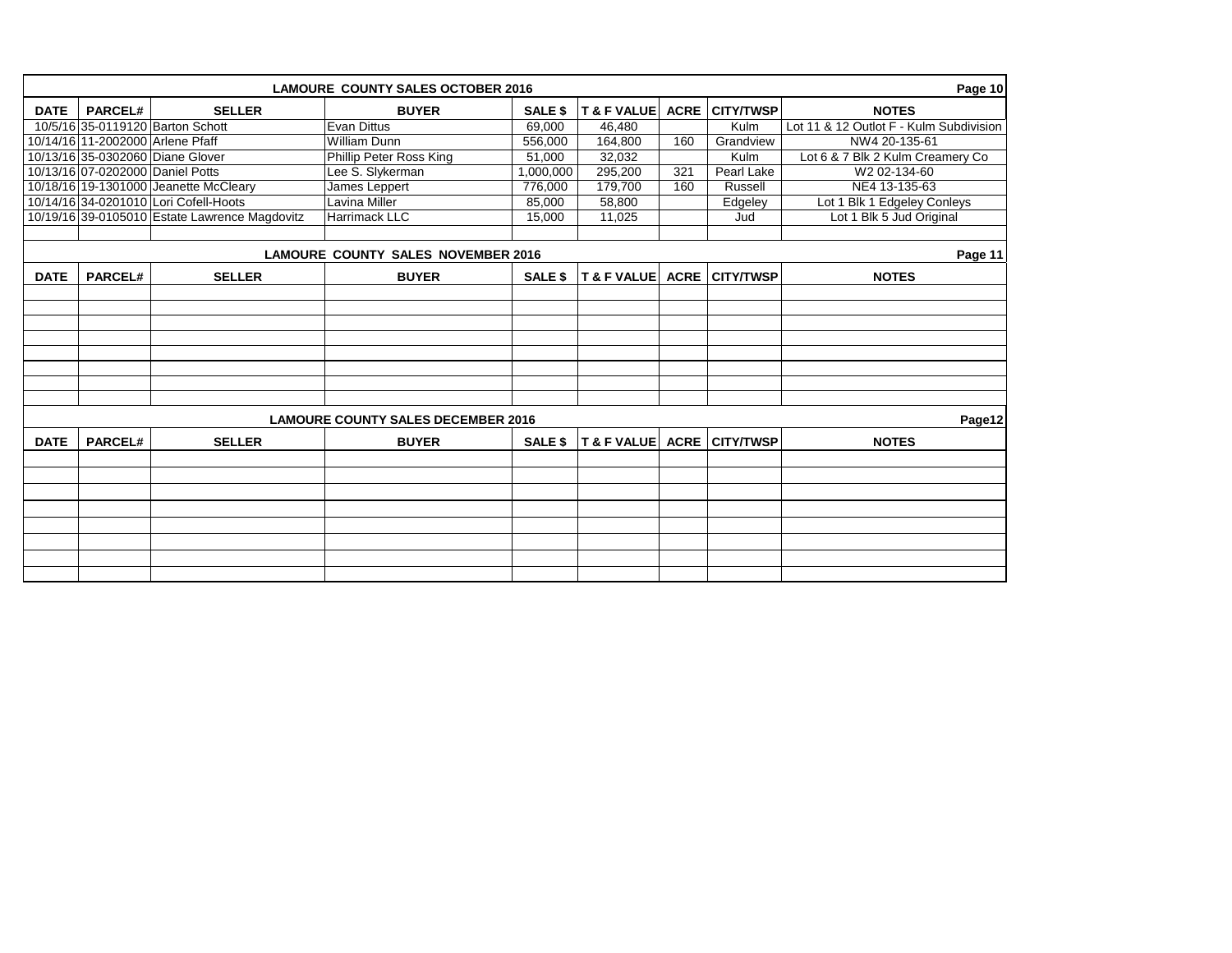$\mathcal{L}^{\text{max}}$  $\frac{1}{\sqrt{2}}$ 

 $\mathcal{L}^{\text{max}}$